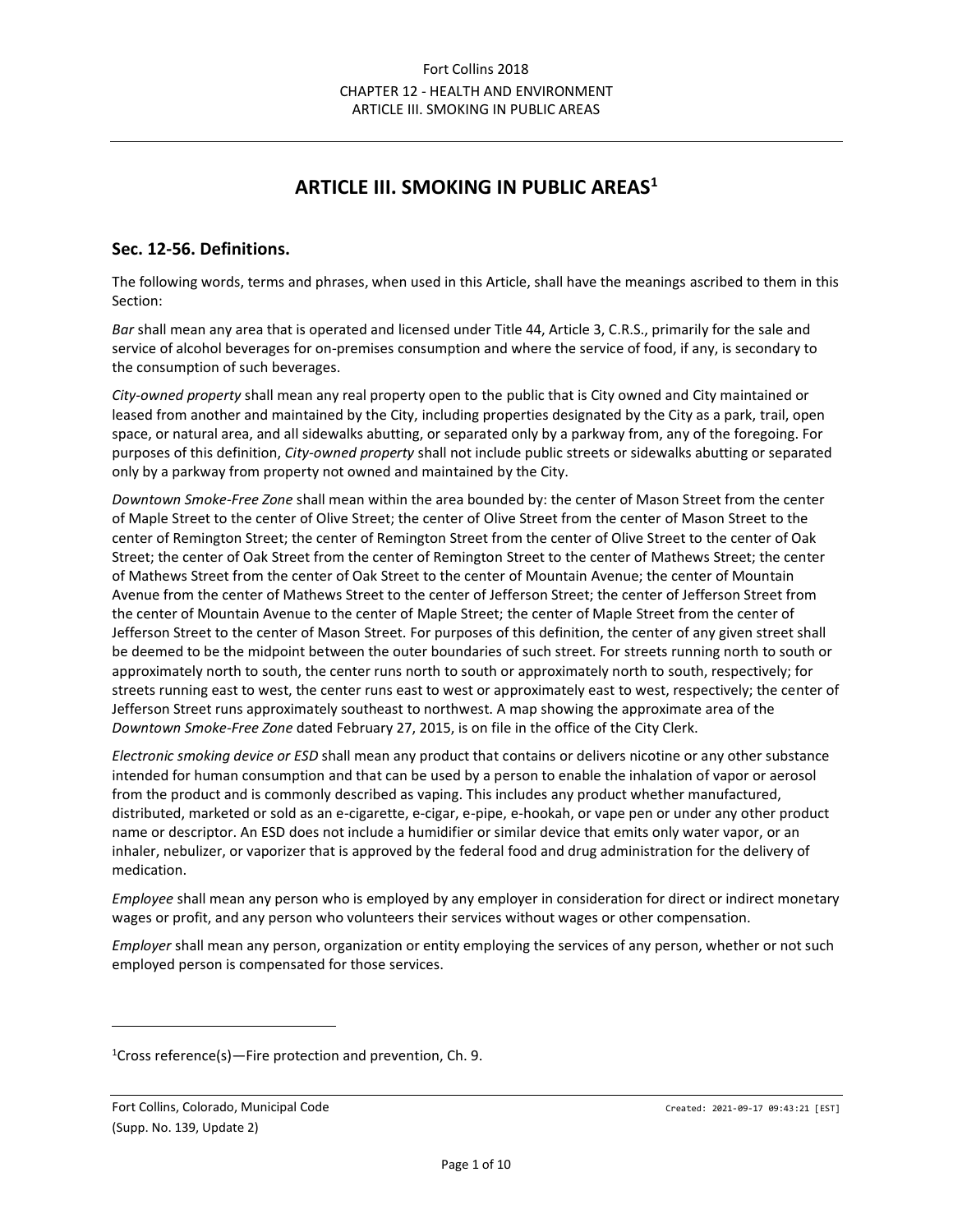*Enclosed area* shall mean all space between a floor and ceiling that is enclosed on all sides by solid walls or windows (exclusive of door or passage ways) that extend from the floor to the ceiling, including all space therein screened by partitions which do not extend to the ceiling or are not solid, office landscaping or similar structures.

*Establishment* shall mean the buildings or facilities in which a business, enterprise or undertaking, whether or not for profit, is conducted. If a single business or undertaking is conducted in two (2) or more adjacent buildings, those buildings together shall comprise the *establishment* for the purpose of this Article.

*Food service establishment* shall mean any premises upon which the principal business is the sale of food for onpremises consumption. The term includes, without limitation, cafeterias, coffee shops, diners, sandwich shops and short-order cafes.

*Independently ventilated* shall mean ventilated so as to prevent the mixing of air between any area in which smoking is allowed and any smoke-free area.

*Marijuana* shall mean all parts of the plant of the genus *Cannabis*, whether growing or not, the seeds thereof, the resin extracted from any part of the plant and every compound, manufacture, salt, derivative, mixture or preparation of the plant, its seeds or its resin, including marijuana concentrate. *Marijuana* shall not include industrial hemp, nor does it include fiber produced from the stalks, oil or cake made from the seeds of the plant, sterilized seed of the plant which is incapable of germination, or the weight of any other ingredient combined with marijuana to prepare topical or oral administrations, food, drink or other product.

*Outdoor serving area* shall mean any location on the premises of a food service establishment or bar that is not an enclosed area where food or drink is provided to the public, including, but not limited to, seating areas located on the premises of a restaurant or bar where patrons are permitted to consume food or alcohol.

*Physically separated* shall mean separated by physical barriers, such as walls and doors extending from floor to ceiling, so as to prevent the mixing of air between any area in which smoking is allowed and any smoke-free area.

*Place of employment* shall mean any area under the control of a public or private employer that employees normally frequent or use during the course of employment, including, but not limited to, work areas, employee lounges and rest rooms, conference and class rooms, employee cafeterias and hallways. *Place of employment* shall not include a private residence unless the residence is used as a child care, adult day care or health care facility.

*Public place* shall mean any enclosed area to which the public is invited or in which the public is permitted, including, but not limited to, attached and freestanding bars, banks, commercial bingo facilities, convention halls, education facilities, child care, adult day care or medical or health care facilities, food service establishments, guest rooms in any lodging establishment, laundromats, performance halls, polling places, professional offices, public transportation facilities and vehicles, reception areas, restaurants, retail food production and marketing/grocery establishments, retail service establishments, retail stores, service lines and sports arenas. Every room, chamber, place of meeting or public assembly shall be considered a *public place* during the period of time that a public meeting is in progress. All areas of an establishment that are open to, or customarily used by, the general public, including, but not limited to, elevators, rest rooms, lobbies, reception areas, hallways, waiting rooms and other common areas, are *public places*. A private residence shall be considered a *public place* only when in use as a child care, adult day care or health care facility. Common areas in apartment buildings, condominiums, trailer parks, retirement facilities, nursing homes and other multiple unit residential facilities are *public places*. A private nursing home room shall be considered to be the equivalent of a private residence, but a nonprivate nursing home room shall be considered to be a *public place*. Every outdoor serving area, bus bench, bus shelter, transit facility and bus stop shall be considered a *public place*, except that a bus stop without either a bench or structure shall not be considered a *public place.*

*Retail tobacco business* shall mean an establishment utilized primarily for the retail sale of tobacco, electronic smoking devices, and smoking products and accessories, for off-site use and consumption, and in which the sale of other products and nonsales activities are merely incidental. The term *retail tobacco business* shall not include any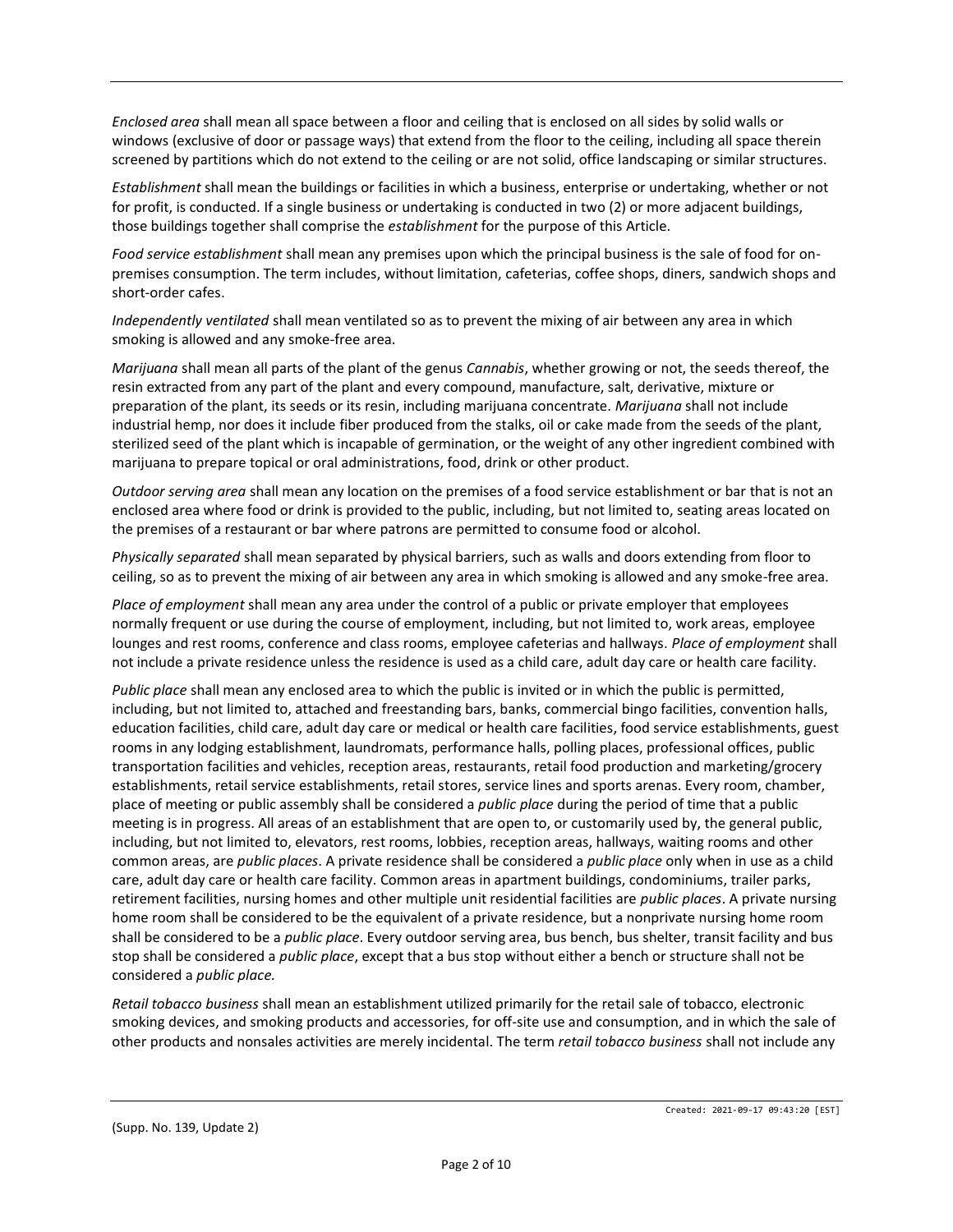establishment that is in the business of selling retail or medical marijuana. For an establishment to be considered a *retail tobacco business* for purposes of this definition:

- (1) The revenues of the business must be generated primarily from the on-site sale of tobacco, electronic smoking devices, and smoking products and accessories. The sale of incidental goods other than tobacco, electronic smoking devices, or smoking products and accessories may generate limited revenues of no more than eight (8) percent of the total on-site revenues of the retail tobacco business.
- (2) The business shall not operate under a liquor license or other license associated with sale or consumption of other than tobacco products.
- (3) The business shall not exceed two thousand five hundred (2,500) square feet of gross floor area in size, and no more than twenty (20) percent of the business may be utilized as a seating area, lounge or other area intended to accommodate smoking for the purpose of sampling tobacco products that are offered for sale.
- (4) An establishment in operation as of July 1, 2006, that as of that date was an establishment utilized primarily for the retail sale or promotion of tobacco products and accessories and that met the requirements in Paragraphs (1) and (2) above, shall be deemed to constitute a retail tobacco business for so long as the establishment:
	- a. Continues to meet the requirements in Paragraphs (1) and (2) above; and
	- b. Does not expand the size of the area in which smoking is allowed from the size of said area as it existed on July 1, 2006; and
	- c. At all times after December 31, 2006, operates in compliance with the requirements of Paragraph 12-62(a)(2) of this Article.

*Smoke* or *smoking* shall mean inhaling, exhaling, burning, or carrying any lighted or heated cigar, cigarette, or pipe or any other lighted or heated tobacco, marijuana, hemp, cloves, smoking material or other plant product packaged, marketed, sold or intended for inhalation, whether natural or synthetic, in any manner or in any form. *Smoke* or *smoking* also includes the use of an ESD and the act of vaping.

*Smoking material* shall mean any natural or synthetic plant-based matter, material or product, or any liquid, vapor or aerosol, that is packaged, marketed, sold or intended for smoking or vaping.

*Smoking material* includes, but is not limited to:

- (1) Tobacco, cloves, marijuana or hemp; or
- (2) Liquids, vapors or aerosols intended to be consumed with an electronic smoking device or by a device requiring the use of flame or heat; or
- (3) Any product or material packaged, marketed, sold, or intended to smoke or vape kratom, Delta-8 cannabinoids, or synthetic marijuana. There shall be a rebuttable presumption that any such product or material packaged, marketed, intended or held out for sale without any instruction as to how to be consumed is intended to be smoked.

*Smoke-free* shall mean that an establishment or the premises controlled by that establishment has been declared to be a place in which smoking is prohibited, whether by the terms of this Article or by the owner or operator of said establishment.

*Special event* shall mean a parade, athletic contest, street fair, art and craft show, carnival, block party, soap box derby, or other outdoor event which is not a demonstration as defined in Section 23.5-2, that occurs on a street or highway, including sidewalks, or on a publicly owned outdoor mall or plaza, or on other property owned or leased by the City, which event does not comply with traffic laws and controls or which may, in the judgment of the Coordinator or the service area director responsible for the administration of any City affairs on the property,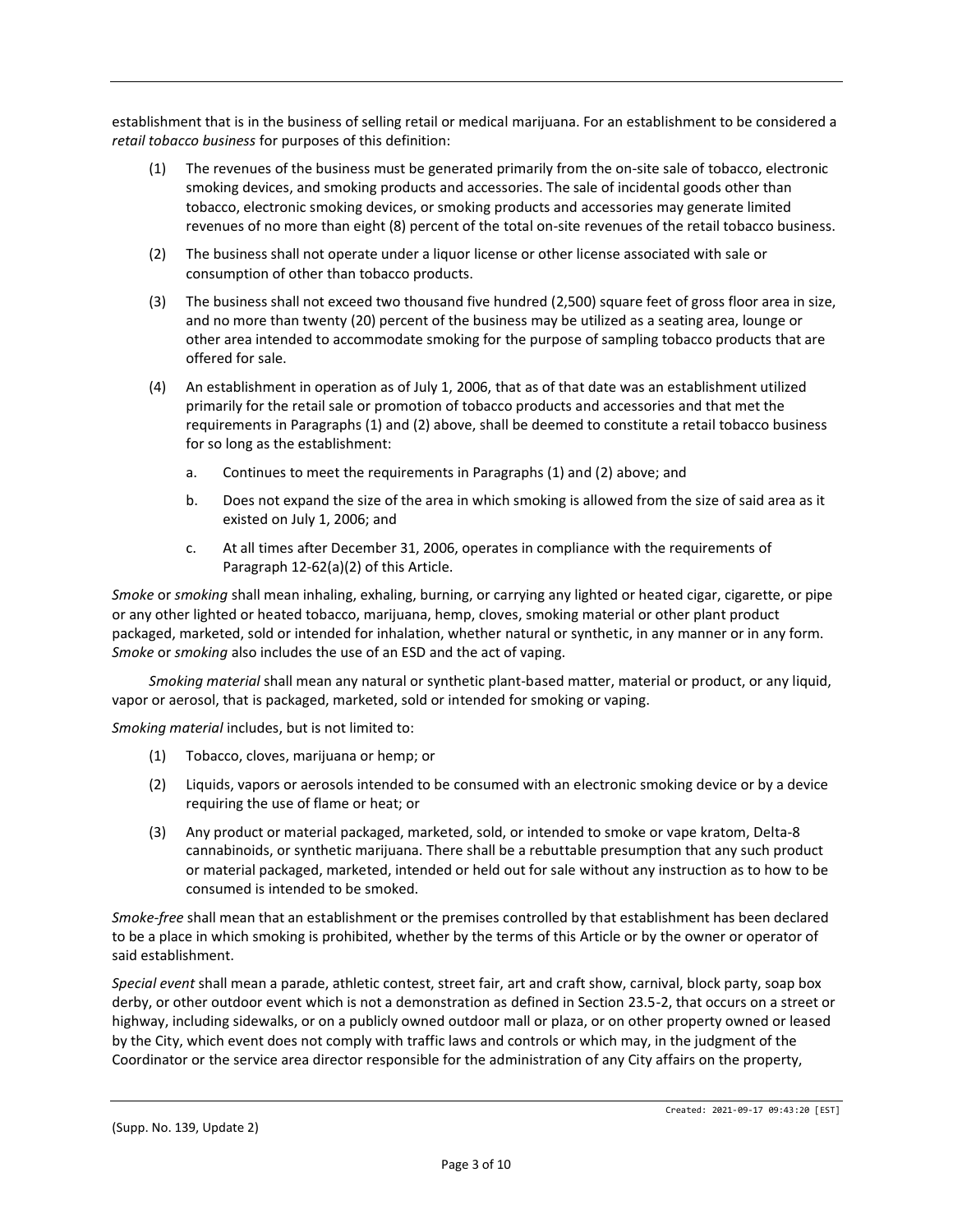obstruct, delay or interfere with the normal activities, operations or flow of pedestrian or vehicular traffic on the property or which may create a significant risk of injury to the public or participants in the event or other persons, to which a special events permit has been issued pursuant to Chapter 23.5.

*Tobacco* shall mean cigarettes, cigars, cheroots, stogies and periques; granulated, plug cut, crimp cut, ready rubbed and other smoking tobacco; snuff and snuff flour, cavendish, plug and twist tobacco; fine-cut and other chewing tobacco; shorts, refuse scraps, clippings, cuttings, and seepings of tobacco; and other kinds and forms of tobacco, prepared in such manner as to be suitable for both chewing or for smoking in a cigarette, pipe, electronic smoking device or otherwise, or both for chewing and smoking.

(Code 1972, § 91-2; Ord. No. 181, 2002, § 1, 12-17-02; Ord. No. 039, 2004, § 1, 3-16-04; Ord. No. 122, 2006, §§ 1, 2, 10-17-06; Ord. No. 158, 2013 , § 1, 11-19-13; Ord. No. 098, 2014, § 1, 7-15-14; Ord. No. 015, 2015, § 2, 2-17-15 ; Ord. No. 098, 2015, § 1, 9-1-15 ; Ord. No. 157, 2018 , § 13, 12-18-18; Ord. No. 082, 2021 , § 2, 7-6-21)

Cross reference(s)—Definitions and rules of construction generally, § 1-2.

#### **Sec. 12-57. Findings; purposes.**

- (a) The City Council has found and determined as follows:
	- (1) It is in the best interest of the people who live, work and play in the City to protect the public from involuntary exposure to emissions from secondhand smoke and electronic smoking devices (ESD) in the Downtown Smoke-Free Zone, on City-owned property and in most indoor areas open to the public, in public meetings, in food service establishments, and in places of employment; and
	- (2) Numerous studies have found that tobacco smoke is a major contributor to indoor air pollution, and that breathing secondhand smoke is a cause of disease, including lung cancer, in non smokers. At special risk are children, elderly people, individuals with cardiovascular disease and individuals with impaired respiratory function, including asthmatics and those with obstructive airway disease; and
		- a. Secondhand smoke has been classified as a Class A carcinogen like asbestos by the Environmental Protection Agency; and
		- b. Secondhand smoke contains almost five thousand (5,000) chemicals, sixty (60) which are known toxins and carcinogens, including arsenic, formaldehyde, hydrogen cyanide and radioactive elements; and
		- c. There is no safe level of exposure to secondhand smoke; and
		- d. Health hazards induced by breathing secondhand smoke include lung cancer, heart disease, respiratory infection and decreased respiratory function, including bronchoconstriction and bronchospasm; and
	- (3) ESD emissions consist of ultrafine particles that are significantly more highly concentrated than particles within conventional tobacco smoke. There is conclusive evidence that most ESDs contain and emit not only nicotine but also many other potentially toxic substances and that ESDs increase airborne concentrations of particulate matter and nicotine in indoor environments. In addition, studies show that people exposed to ESD emissions absorb nicotine at levels comparable to the levels experienced by passive smokers. Many of the elements identified in ESD emissions are known to cause respiratory distress and disease, and ESD exposure damages lung tissues. For example, human lung cells that are exposed to ESD aerosol and flavorings show increased oxidative stress and inflammatory responses.

(Ord. No. 181, 2002, § 1, 12-17-02; Ord. No. 082, 2021 , § 3, 7-6-21)

(Supp. No. 139, Update 2)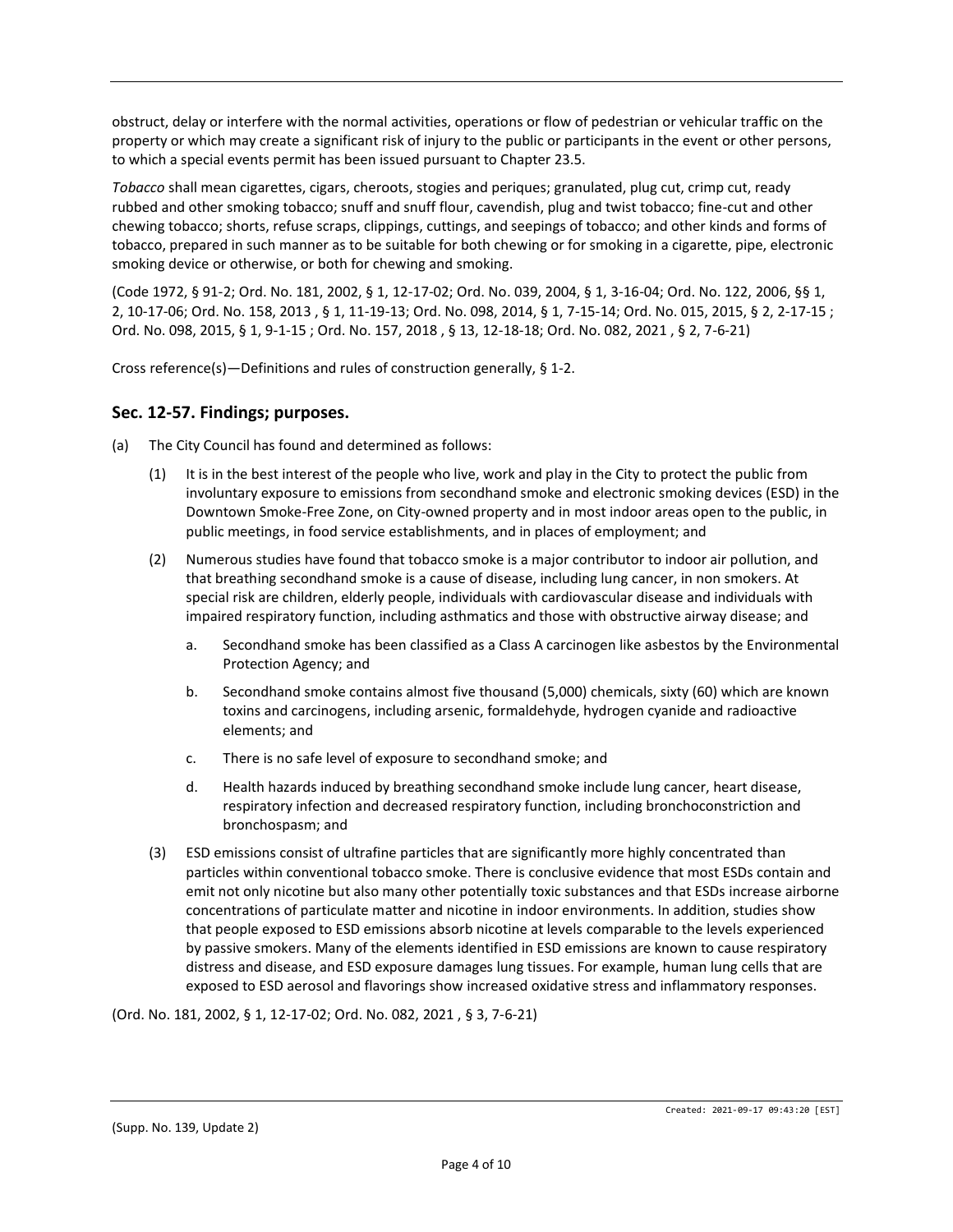# **Sec. 12-58. Smoking prohibited in City buildings and vehicles.**

All enclosed facilities of the City, including but not limited to all City-owned buildings and vehicles owned by the City, shall be subject to the provisions of this Article.

(Ord. No. 181, 2002, § 1, 12-17-02)

# **Sec. 12-58.5. Smoking prohibited on City-owned property.**

Smoking shall be prohibited on all City-owned property. Unless otherwise prohibited by City Code, this section shall not apply to persons lawfully smoking entirely within an enclosed privately owned motor vehicle.

( Ord. No. 015, 2015, § 3, 2-17-15 ; Ord. No. 098, 2015, § 2, 9-1-15 )

### **Sec. 12-59. Smoking prohibited in public places.**

Smoking shall be prohibited in all public places within the City, except as otherwise expressly permitted under this Article.

(Ord. No. 181, 2002, § 1, 12-17-02)

#### **Sec. 12-59.5. Smoking prohibited in the Downtown Smoke-Free Zone.**

Smoking shall be prohibited in the Downtown Smoke-Free Zone. Unless otherwise prohibited by City Code, this Section shall not apply to any person smoking:

- (a) in a privately-owned residence;
- (b) entirely within an enclosed privately-owned motor vehicle; or
- (c) in a retail tobacco business.

( Ord. No. 015, 2015, § 4, 2-17-15 ; Ord. No. 098, 2015, § 3, 9-1-15 ; Ord. No. 172, 2017 , § 2, 12-19-17)

### **Sec. 12-60. Smoking prohibited in places of employment.**

- (a) It shall be the responsibility of employers to provide a smoke-free workplace for all employees, but employers may comply with this requirement through the implementation of policies and practices and are not required to incur any expense to make structural or other physical modifications, unless such modifications are otherwise required under § 12-63.
- (b) Each employer having a place of employment located within the City shall adopt, implement, make known and maintain a written smoking policy which shall prohibit smoking in all smoke-free areas within such place of employment. All common work areas, auditoriums, classrooms, conference and meeting rooms, private offices, elevators, hallways, medical facilities, cafeterias, employee lounges, stairs, rest rooms, vehicles and all other enclosed facilities that are, or are within, places of employment shall be smoke-free areas, whether or not they are public places, except those areas identified in Subsection 12-62(a). An employer having a place of employment that includes both smoke-free areas and areas in which smoking is allowed under this Article shall accommodate any employee who requests a smoke-free work area by assigning the employee to such an area.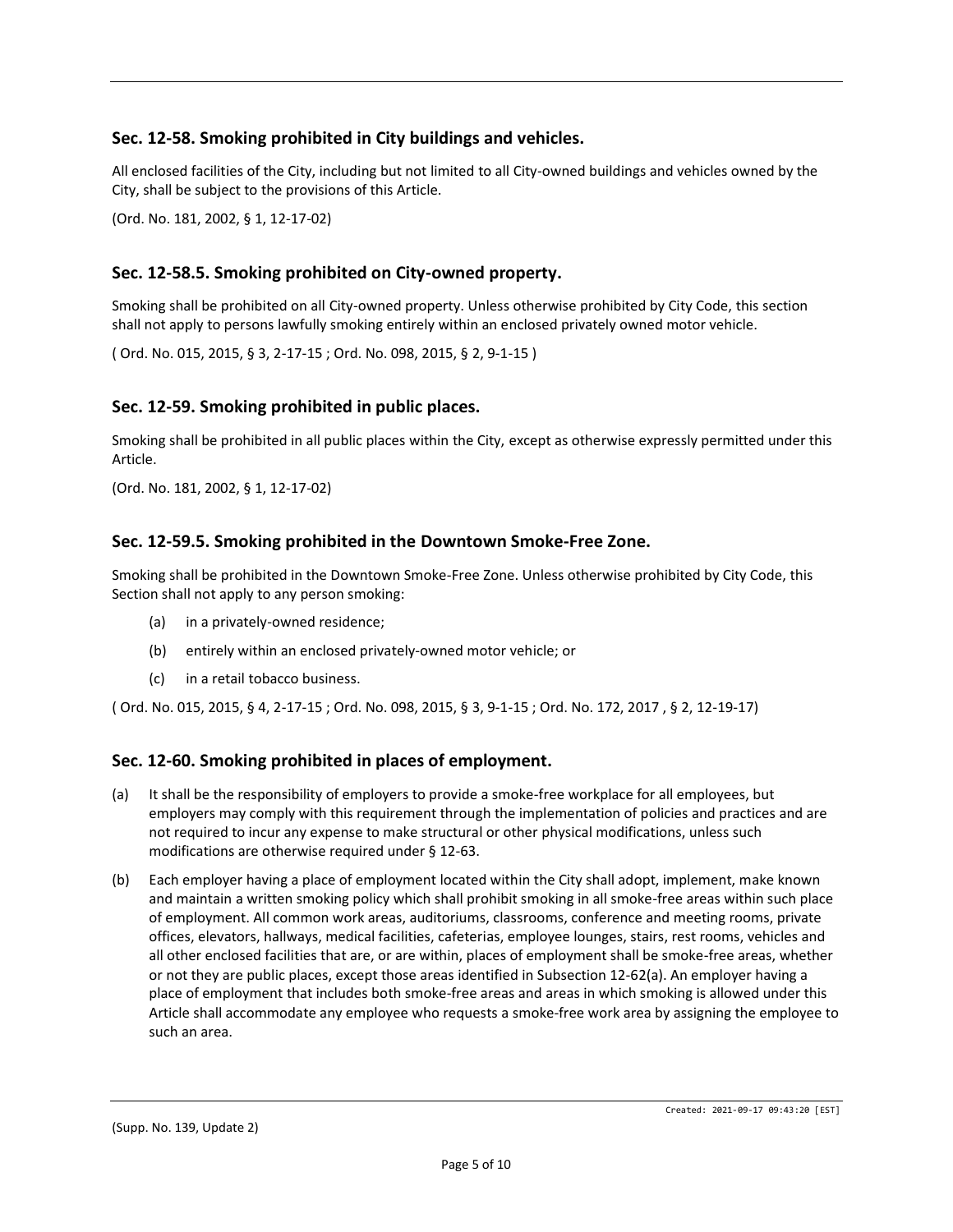(c) This smoking policy shall be communicated by each such employer to all employees within three (3) weeks of its adoption, and all employers shall supply a written copy of the same upon request, to any existing or prospective employee.

(Ord. No. 181, 2002, §§ 1, 2, 12-17-02)

Editor's note(s)—The original Section 12-63, referenced in Subsection (a) above, was repealed by Ord. No. 122, 2006.

# **Sec. 12-60.5. Smoking prohibited at special events.**

Smoking shall be prohibited at all special events.

( Ord. No. 015, 2015, § 5, 2-17-15 )

### **Sec. 12-61. Smoke-free perimeter. <sup>2</sup>**

In order to prevent smoke from entering any smoke-free area, no person shall smoke within a distance of twenty (20) feet from any entrance, passageway, operable window or ventilation system of any smoke-free establishment or area, or within twenty (20) feet of the exterior boundary of any unenclosed areas required to be smoke-free under this Article, including, but not limited to, outdoor serving areas, bus benches, bus shelters and transit centers, unless such person is immediately passing through such areas, without stopping or standing, en route to another destination.

(Ord. No. 181, 2002, § 1, 12-17-02; Ord. No. 158, 2013 , § 2, 11-19-13)

## **Sec. 12-62. Where smoking is not prohibited.**

Notwithstanding any other provision of this Article to the contrary, retail tobacco businesses shall be exempt from the smoking prohibition set forth in § 12-59 above, provided that the following conditions shall apply:

- (1) The business must be designed, constructed and operated in such fashion as to prevent smoke originating on its premises from entering any smoke-free area. It must be also physically separated from other establishments and independently ventilated as prescribed by the most current building and mechanical codes adopted by the City and as administered by the Building Official.
- (2) The business must, prior to allowing smoking on the premises, first obtain a certificate of occupancy from the Building Official allowing such smoking in or on the premises of the store depicting floor space used for retail sales and floor space used for other purposes. Any certificate of occupancy allowing smoking shall be conditioned upon compliance with these regulations and conformance to the floor plan approved by the Building Official as the basis for issuance of the certificate of occupancy. Failure to comply with these regulations and any other laws applicable to the sale and consumption of tobacco products shall be cause for revocation of the certificate of occupancy.

<sup>2</sup> In accordance with the provisions of Ord. No. 186, 2013, adopted 1-7-14, for businesses with outdoor serving areas within or adjacent to sidewalks or other public rights-of-way, the amendments made by this Ordinance shall take effect as of midnight, January 17, 2014. For businesses with outdoor serving areas not within or adjacent to sidewalks or other public rights-of-way, the amendments made by this Ordinance shall take effect as of midnight, June 17, 2014.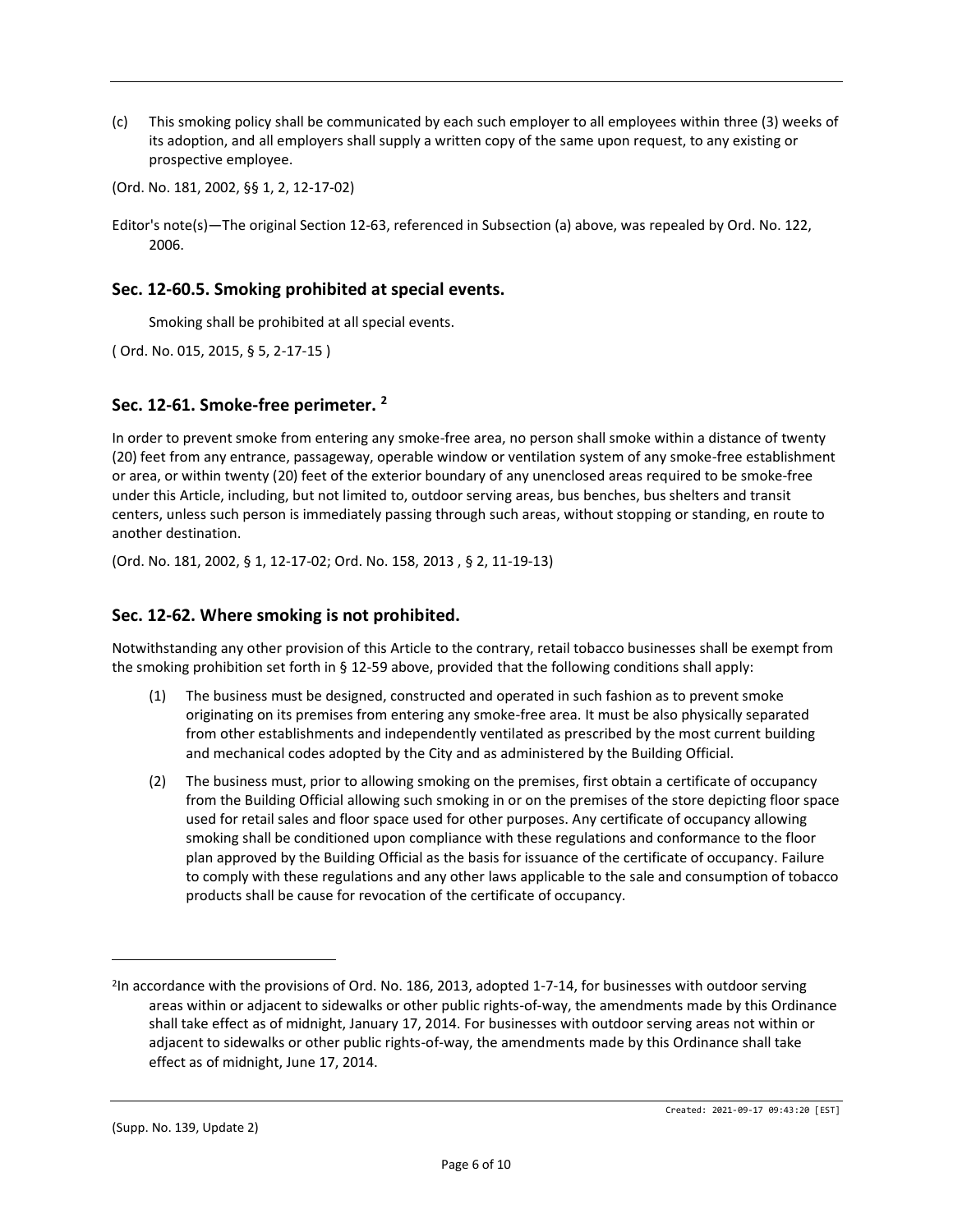- (3) A violation of any of the conditions or limitations of a certificate of occupancy for a retail tobacco business, whether by the store owner, proprietor, manager, employee, agent or otherwise, or violation of the requirements for operation of a retail tobacco business set forth in this Article, shall be the responsibility of the business owner and shall be grounds for revocation of the certificate of occupancy, in addition to any other penalties imposed by the provisions of § 12-67.
- (4) Persons under twenty-one (21) years of age shall not be permitted on the premises of the business, and proof of age shall be required for all persons entering the business. The retail tobacco business shall be responsible for providing adequate staffing and training to ensure an effective system for preventing persons under twenty-one (21) years of age from entering the business.
- (5) In addition to other signs required to be posted pursuant to this Article, any retail tobacco business shall post and maintain a sign at all public entrances thereto, in a conspicuous position clearly visible upon entry, stating the phrase "Persons under the age of 21 not permitted". In addition, the sign, or another similarly posted sign, shall state the phrase "Surgeon General's Warning: Smoking Can Cause Lung Cancer, Heart Disease, Emphysema, and May Complicate Pregnancy". Any sign required hereunder shall meet the size and location requirements of Subsection 12-63(b).

(Ord. No. 181, 2002, § 1, 12-17-02; Ord. No. 039, 2004, § 2, 3-16-04; Ord. No. 122, 2006, § 3, 10-17-06; Ord. No. 098, 2014, § 2, 7-15-14 ; Ord. No. 082, 2021 , § 4, 7-6-21)

Editor's note(s)—The original Section 12-63, referenced in Subsection (e) above, was repealed by Ord. No. 122, 2006.

## **Sec. 12-63. Posting of signs.**

- (a) The owner, operator, manager and other persons in control of an establishment shall be responsible for posting and maintaining the following signs in said establishment, as applicable:
	- (1) "*No Smoking*" signs or the international "*No Smoking*" symbol (consisting of a pictorial representation of a burning cigarette enclosed in a circle with a bar across it) shall be clearly and conspicuously posted at every entrance of every establishment required or declared to be smoke-free under this Article.
	- (2) In an establishment in which certain areas are designated as smoking areas pursuant to this Article, a sign using the words "*No Smoking Except in Designated Areas*" shall be posted conspicuously at all public entrances and in a position clearly visible upon entry into the establishment.
	- (3) In an establishment in which smoking is allowed pursuant to this Article, a sign using the words "*Smoking Permitted"* and/or the international smoking symbol shall be posted conspicuously at all public entrances and in a position clearly visible upon entry into the establishment stating either:
		- a. "Smoking Permitted. Persons under twenty-one (21) years of age may not enter."; or
		- b. In the case of a retail tobacco business that desires to allow the use of ESDs but not other forms of smoking on the premises, "Vaping Permitted. Persons under twenty-one (21) years of age may not enter."
- (b) All signs referred to in this Section shall be a minimum size of twenty-four (24) square inches and shall be placed at a height of between four (4) and six (6) feet above the floor.
- (b) All signs referred to in this Section shall be a minimum size of twenty (20) square inches and shall be placed at a height of between four (4) and six (6) feet above the floor.
- (c) All ashtrays and other smoking paraphernalia shall be removed from any area where smoking is prohibited under this Article by the owner, operator, manager or other person in control of the establishment, except that, where the provisions of § 12-61 dealing with smoke-free perimeters would otherwise preclude the

(Supp. No. 139, Update 2)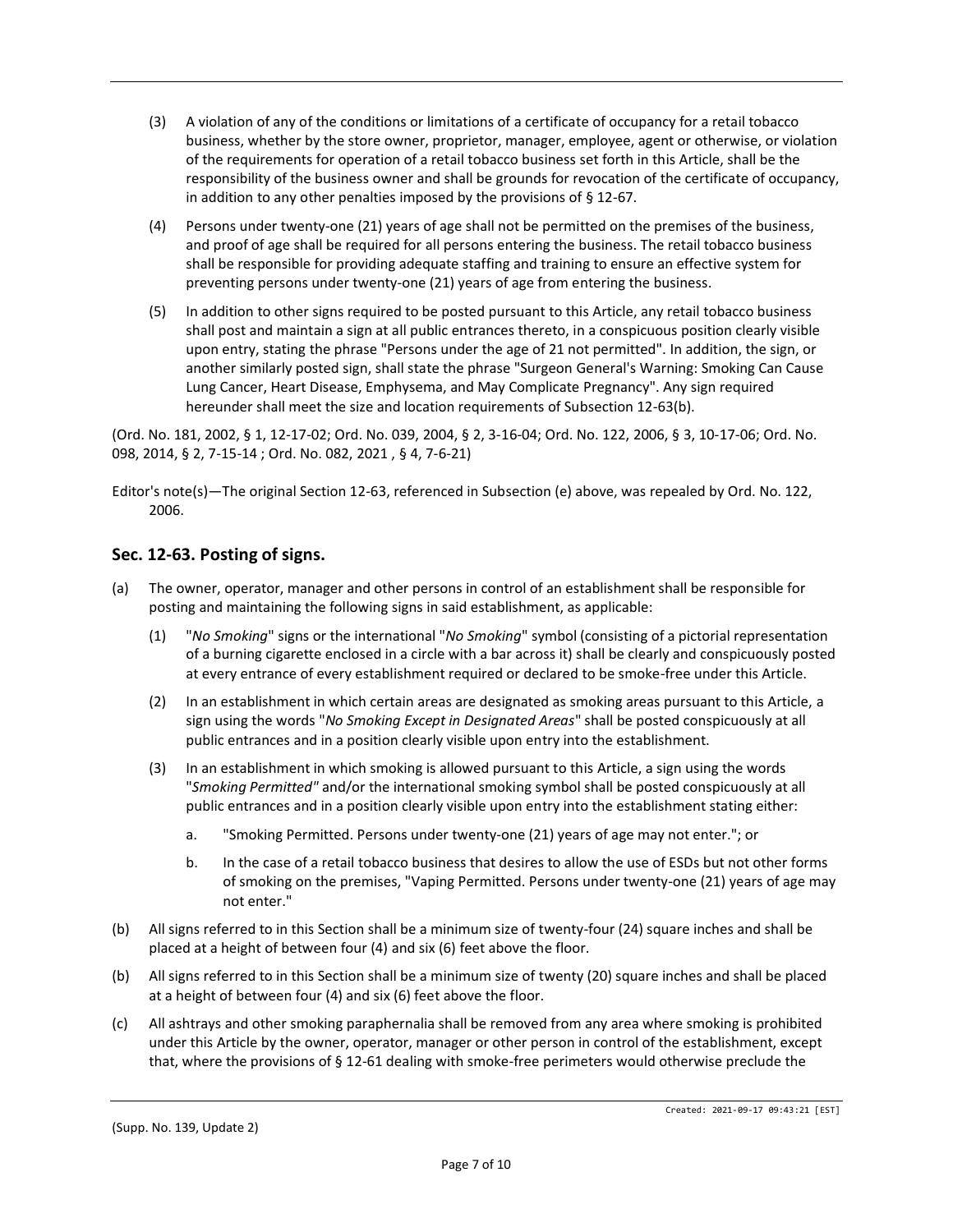installation of an ashtray for disposal of cigarettes, cigars or other tobacco products in the general vicinity of the establishment, such an ashtray shall be allowed, provided that any such ashtray is:

- (1) Placed as far as practicable from the entrance, passageway, operable window or ventilation system of any smoke-free establishment; and
- (2) Prominently marked with a sign declaring as follows: "*Smoking Not Permitted Within 20 Feet of Any Smoke-Free Establishment*."
- (d) The owner or person in control of any vehicle in which smoking is prohibited under this Article shall clearly and conspicuously post in the interior of the vehicle decals or signs stating or indicating that no smoking is permitted in the vehicle.

(Ord. No. 181, 2002, § 1, 12-17-02; Ord. No. 122, 2006, §§ 4, 5 10-17-06; Ord. No. 082, 2021 , § 5, 7-6-21)

### **Sec. 12-64. Enforcement.**

- (a) Enforcement of this Article shall be implemented by the City Manager or their designee.
- (b) Notice of the provisions set forth in this Article shall be given to all applicants for a sales/use tax license in the City pursuant to Chapter 25 of this Code.
- (c) Any citizen may register a complaint of alleged violation of this Article by filing a sworn complaint with the City Manager or their designee.
- (d) Any owner, manager, operator or agent of any establishment regulated by this Article shall inform persons violating this Article in such establishment of the appropriate provisions thereof and request their compliance.
- (e) The City Manager may make such rules and regulations as they deem necessary and beneficial for the interpretation and enforcement of the terms of this Article. Any such rules and regulations shall become effective upon the filing of the same with the office of the City Clerk and the publication in a newspaper of general circulation published in the City of a notice stating the general subject matter and the availability of the same in the office of the City Clerk.

(Ord. No. 181, 2002, § 1, 12-17-02; Ord. No. 118, 2003, § 2, 9-2-03; Ord. No. 122, 2006, 10-17-06; Ord. No. 082, 2021 , § 6, 7-6-21)

Editor's note(s)—The City Manager has established regulations as of September 24, 2003. A copy is on file at the City Clerk's office.

# **Sec. 12-65. Inspection of books and records.**

The owner of each establishment operating as an enclosed public place shall keep a complete set of books of account, invoices, copies of orders, shipping instructions, bills of lading, correspondence and all other records necessary to show fully the business transactions of such establishment, all of which records shall be available at all times during business hours for inspection and examination by the Director of Community Development and Neighborhood Services or his or her authorized representatives for use in determining the applicability of the provisions of this Article to such establishment. The Director of Community Development and Neighborhood Services may require the owner of any such establishment to furnish such information as he or she considers necessary for such a determination, and may require that the owner of such establishment cause an audit to be made of such books of account and records on such occasions as he or she may consider necessary.

(Ord. No. 181, 2002, § 1, 12-17-02; Ord. 039, 2004, § 3, 3-16-04; Ord. No. 122, 2006, § 6, 10-17-06; Ord. No. 030, 2012 , § 30, 4-17-12)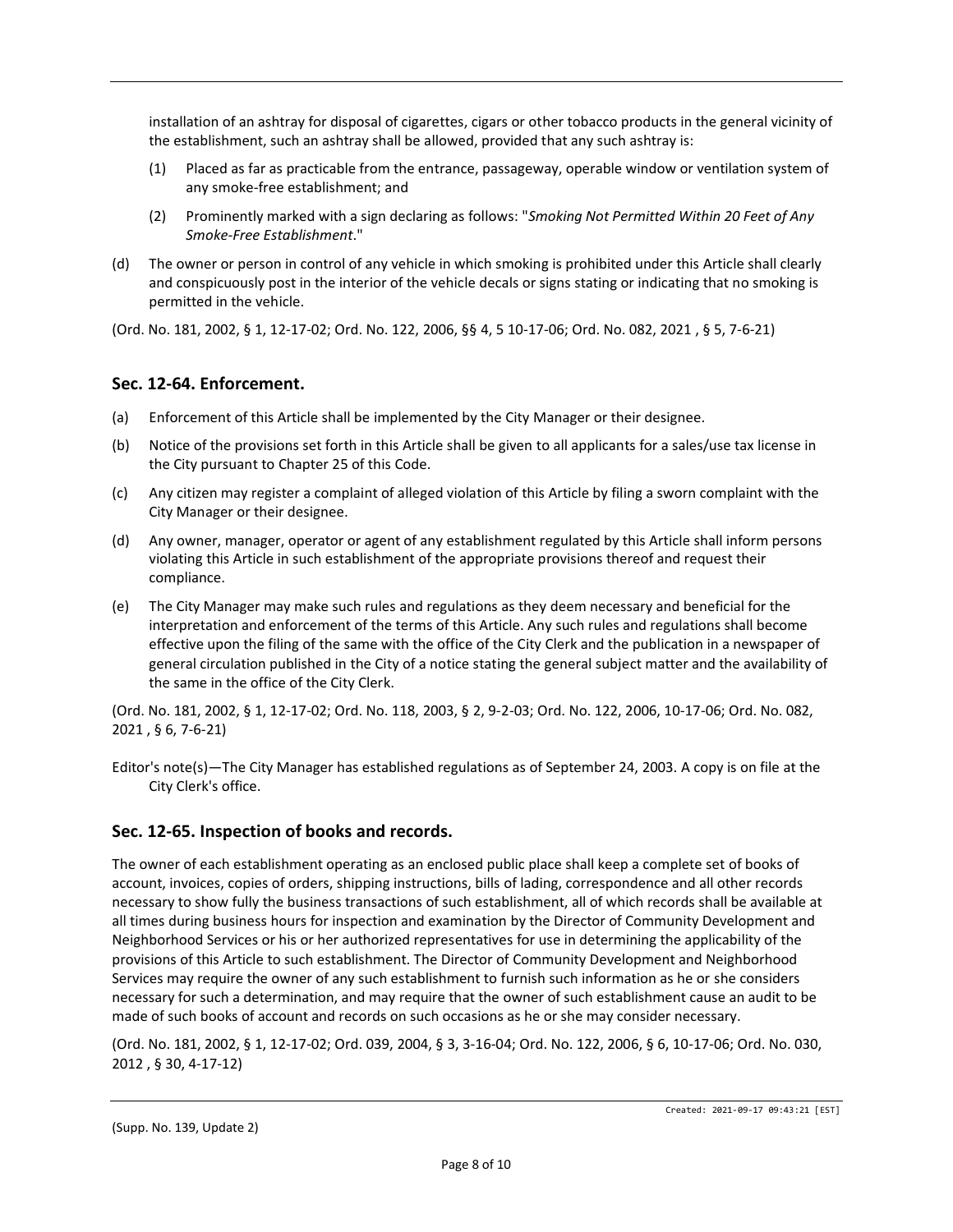## **Sec. 12-66. Nonretaliation.**

No person or employer shall discharge, refuse to hire or serve, or retaliate in any manner against any employee, applicant for employment or customer because such employee, applicant or customer exercises any right to a smoke-free environment afforded by this Article.

(Ord. No. 181, 2002, § 1, 12-17-02; Ord. No. 039, 2004, § 4, 3-16-04; Ord. No. 122, 2006, § 7, 10-17-06)

### **Sec. 12-67. Violations and penalties.**

- (a) It shall be unlawful for any person who owns, manages, operates or otherwise controls the use of any premises subject to regulation under this Article to fail to comply with any of its provisions.
- (b) It shall be unlawful for any person to smoke in any area where smoking is prohibited by the provisions of this Article.
- (c) Any person who violates any provision of this Article shall be guilty of a petty offense, punishable by a fine in accordance with § 1-15(h).
- (d) Each day of continuing violation shall be deemed to be a separate violation.

(Ord. No. 181, 2002, § 1, 12-17-02; Ord. No. 039, 2004, § 4, 3-16-04; Ord. No. 122, 2006, § 7, 10-17-06; Ord. No. 172, 2017 , § 2, 12-19-17)

### **Sec. 12-68. Public education.**

The Director of Community Development and Neighborhood Services shall engage in a continuing program to explain and clarify the purposes and requirements of this Article to citizens affected by it, and to guide owners, operators and managers in their compliance with it. Such program may include publication of a brochure for affected businesses and individuals explaining the provisions of this Article.

(Ord. No. 181, 2002, § 1, 12-17-02; Ord. No. 039, 2004, § 4, 3-16-04; Ord. No. 122, 2006, § 7, 10-17-06; Ord. No. 030, 2012 , § 31, 4-17-12)

#### **Sec. 12-69. Other applicable laws.**

This Article shall not be interpreted or construed to permit smoking where it is otherwise restricted by other applicable laws.

(Ord. No. 181, 2002, § 1, 12-17-02; Ord. No. 039, 2004, § 4, 3-16-04; Ord. No. 122, 2006, § 7, 10-17-06)

#### **Sec. 12-70. Severability.**

If any provision, clause, sentence or paragraph of this Article or the application thereof to any person or circumstances shall be held invalid, such invalidity shall not affect the other provisions of this Article which can be given effect without the invalid provision or application, and to this end the provisions of this Article are declared to be severable.

(Ord. No. 181, 2002, § 1, 12-17-02; Ord. No. 039, 2004, § 4, 3-16-04; Ord. No. 122, 2006, § 7, 10-17-06)